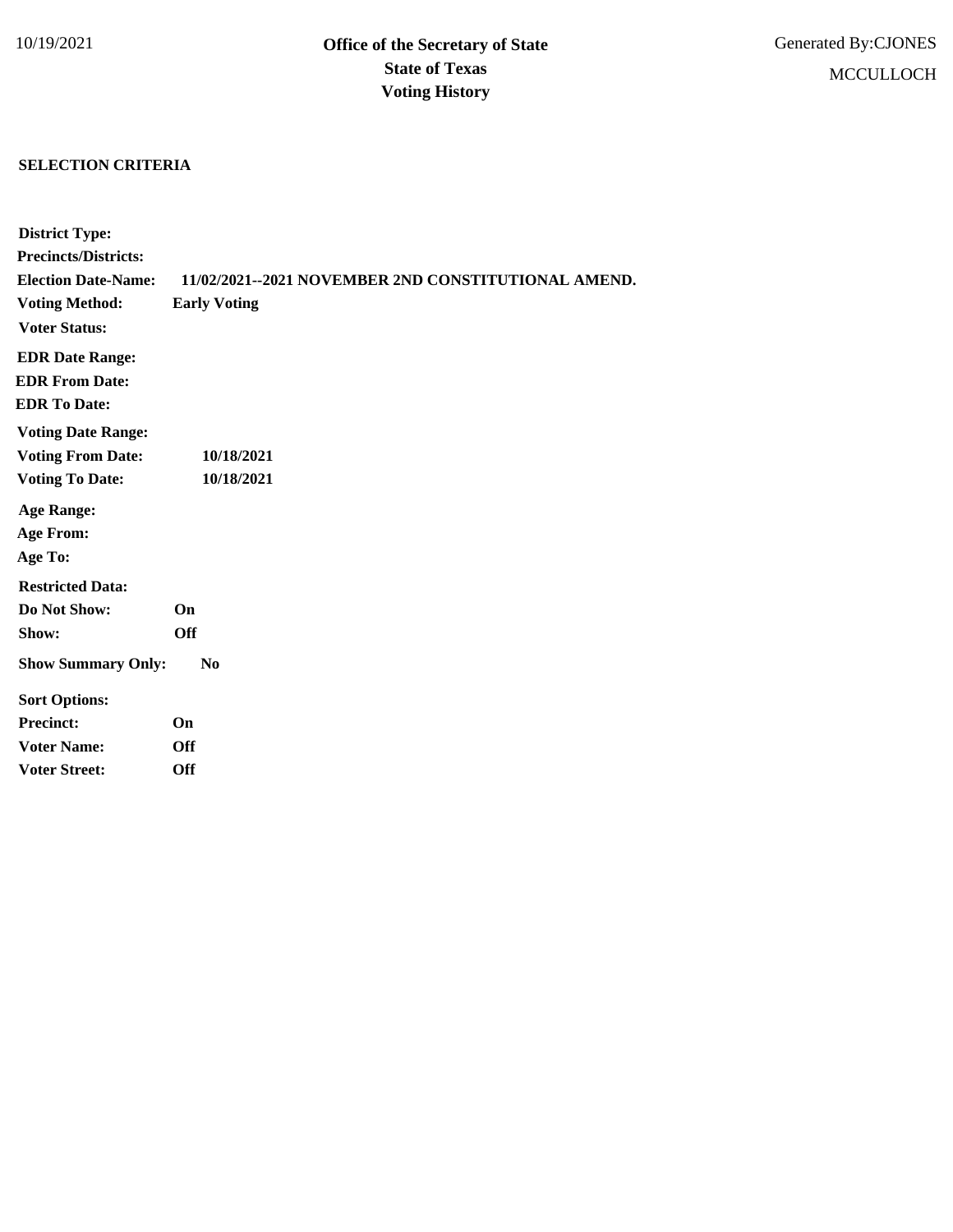| Precinc | VUID           | EDR                                        | Voter          | Voter Name                           | <b>DOB</b>        | Current | Residence                                       | Mailing Address                |  |
|---------|----------------|--------------------------------------------|----------------|--------------------------------------|-------------------|---------|-------------------------------------------------|--------------------------------|--|
| t       |                |                                            | Status         |                                      |                   | County  | Address                                         |                                |  |
| 101     | 1003365631     | 11/04/1991                                 | $\overline{U}$ | MATTHEWS, JOS 04/14/1946<br>EPH GENE |                   | 160     | 2119 SOUTH PINE<br>BRADY TX 76825               | 2119 S. PINE<br>BRADY TX 76825 |  |
|         | Election Name: | 2021 NOVEMBER 2ND<br>CONSTITUTIONAL AMEND. |                |                                      | Ballot Style: BS2 |         | Voting Method: EV                               |                                |  |
| 101     | 2161294174     | 11/21/2019                                 | $\overline{U}$ | ROGERS<br>JR, DAVID                  | 10/24/1982        | 160     | 1919 SOUTH PINE<br>BRADY TX 76825               |                                |  |
|         | Election Name: | 2021 NOVEMBER 2ND<br>CONSTITUTIONAL AMEND. |                |                                      | Ballot Style: BS2 |         | Voting Method: EV                               |                                |  |
| 101     | 1117455891     | 10/11/2020                                 | $\overline{V}$ | WINGFIELD, BI10/03/1958<br>LL        |                   | 160     | 2013 NINE ROAD<br>BRADY TX 76825 BRADY TX 76825 | 2013 NINW ROAD                 |  |
|         | Election Name: | 2021 NOVEMBER 2ND<br>CONSTITUTIONAL AMEND. |                |                                      | Ballot Style: BS2 |         | Voting Method: EV                               |                                |  |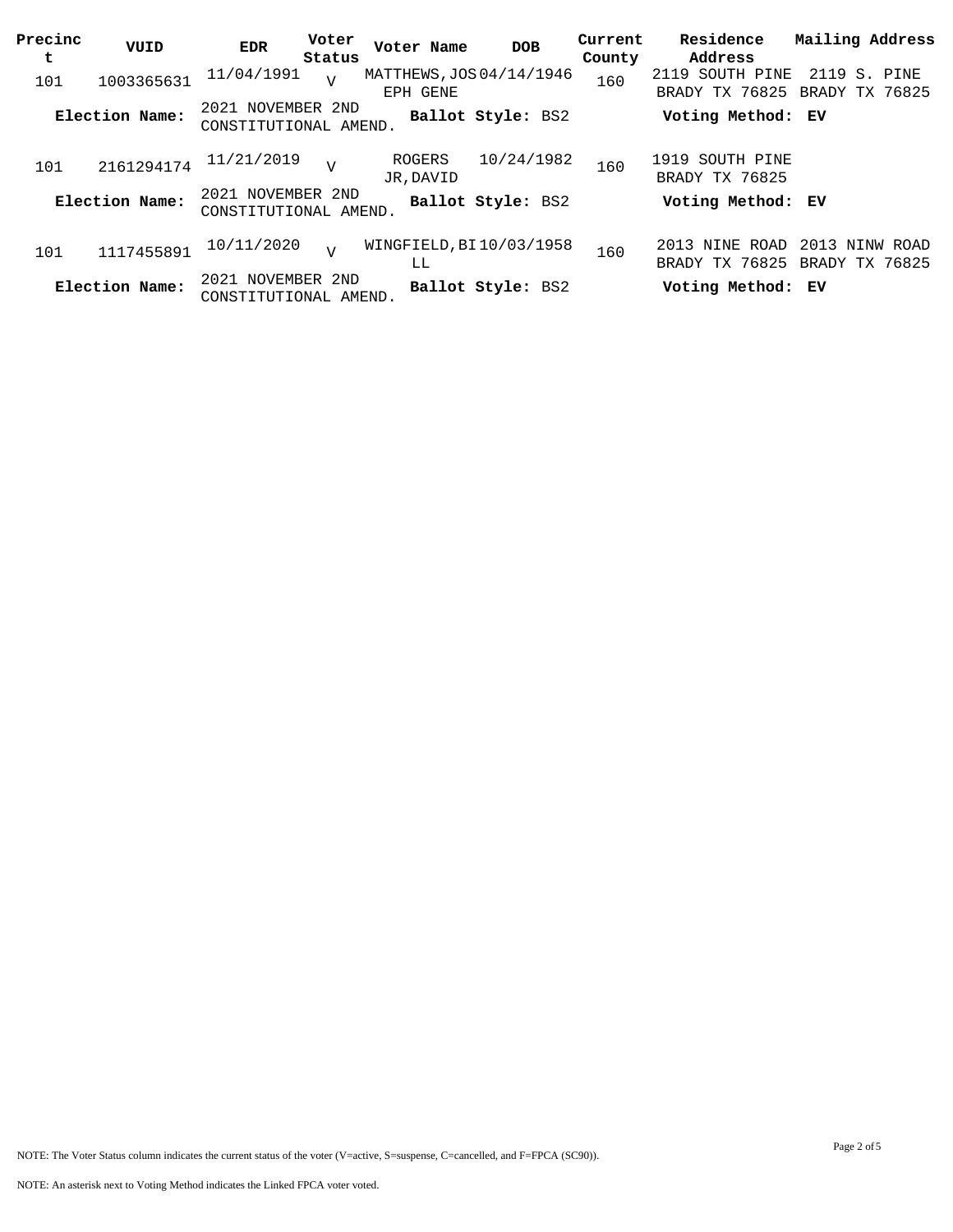| Precinc        | VUID       | <b>EDR</b>            | Voter          | Voter Name               | <b>DOB</b> | Current | Residence         | Mailing Address |
|----------------|------------|-----------------------|----------------|--------------------------|------------|---------|-------------------|-----------------|
| t              |            |                       | Status         |                          |            | County  | Address           |                 |
| 201            | 2138835843 | 06/17/2021            | $\overline{z}$ | ALEXANDER, JA 06/30/1987 |            | 160     | 800 NORTH         | 800 N BRIDGE ST |
|                |            |                       |                | NUS CHI                  |            |         | BRIDGE            | BRADY TX 76825  |
|                |            |                       |                |                          |            |         | BRADY TX 76825    |                 |
| Election Name: |            | 2021 NOVEMBER 2ND     |                | Ballot Style: BS2        |            |         | Voting Method: EV |                 |
|                |            | CONSTITUTIONAL AMEND. |                |                          |            |         |                   |                 |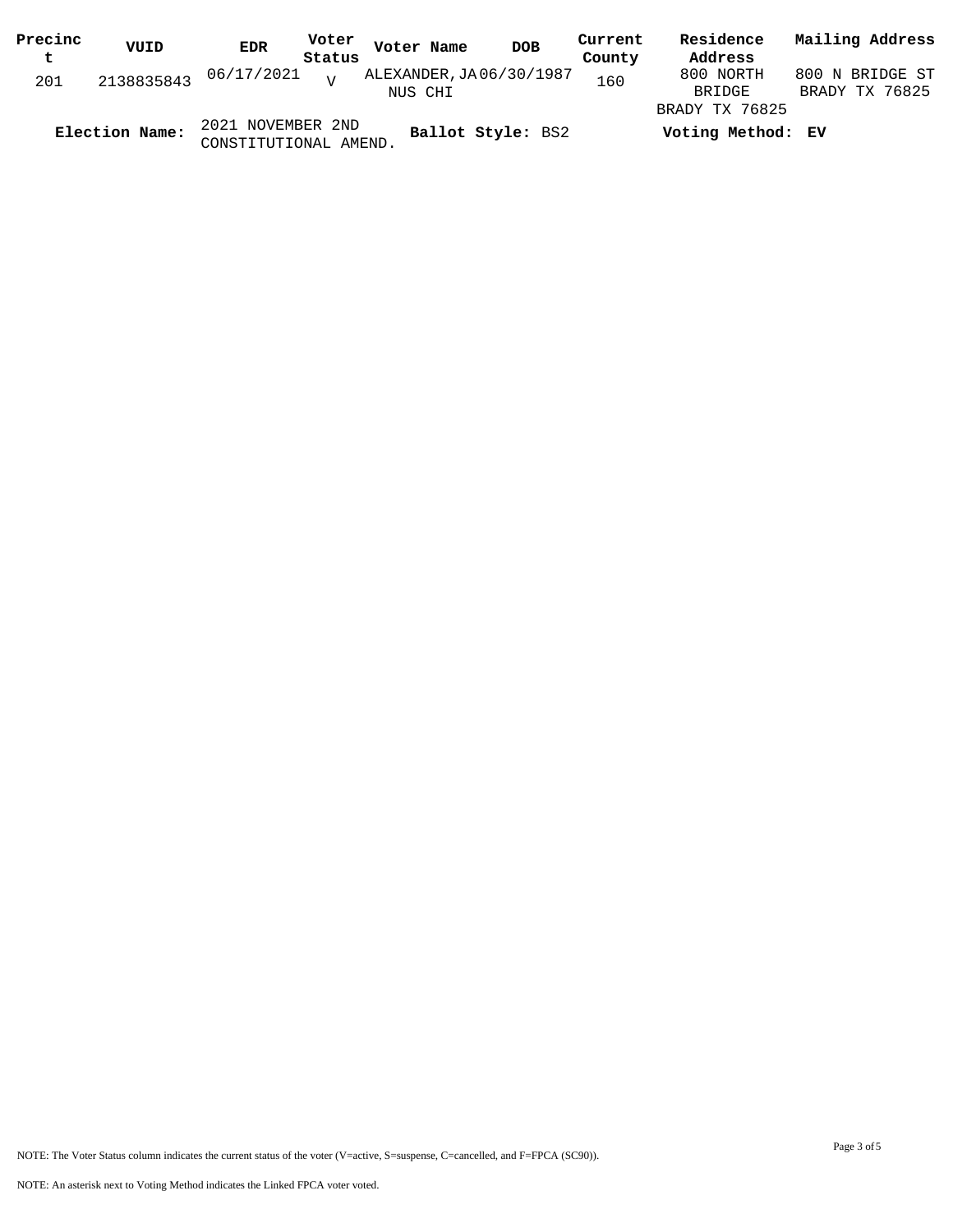| Precinc | VUID           | <b>EDR</b>                                    | Voter  | Voter Name                          | <b>DOB</b>        | Current | Residence                      | Mailing Address                               |
|---------|----------------|-----------------------------------------------|--------|-------------------------------------|-------------------|---------|--------------------------------|-----------------------------------------------|
| t       |                |                                               | Status |                                     |                   | County  | Address                        |                                               |
| 402     | 1003395537     | 09/07/1986                                    | $\tau$ | REINISCH, HEL 04/28/1951<br>EN LEE  |                   | 160     | 3307 FM 1121                   | 3307 FM 1121<br>BRADY TX 76825 BRADY TX 76825 |
|         | Election Name: | 2021 NOVEMBER 2ND<br>CONSTITUTIONAL AMEND.    |        |                                     | Ballot Style: BS2 |         | Voting Method: EV              |                                               |
| 402     | 1003395544     | 09/07/1986                                    | $\tau$ | REINISCH, RON 04/30/1951<br>NIE LEE |                   | 160     | 3307 FM 1121<br>BRADY TX 76825 | 3307 FM 1121<br>BRADY TX 76825                |
|         | Election Name: | NOVEMBER 2ND<br>2021<br>CONSTITUTIONAL AMEND. |        |                                     | Ballot Style: BS2 |         | Voting Method: EV              |                                               |